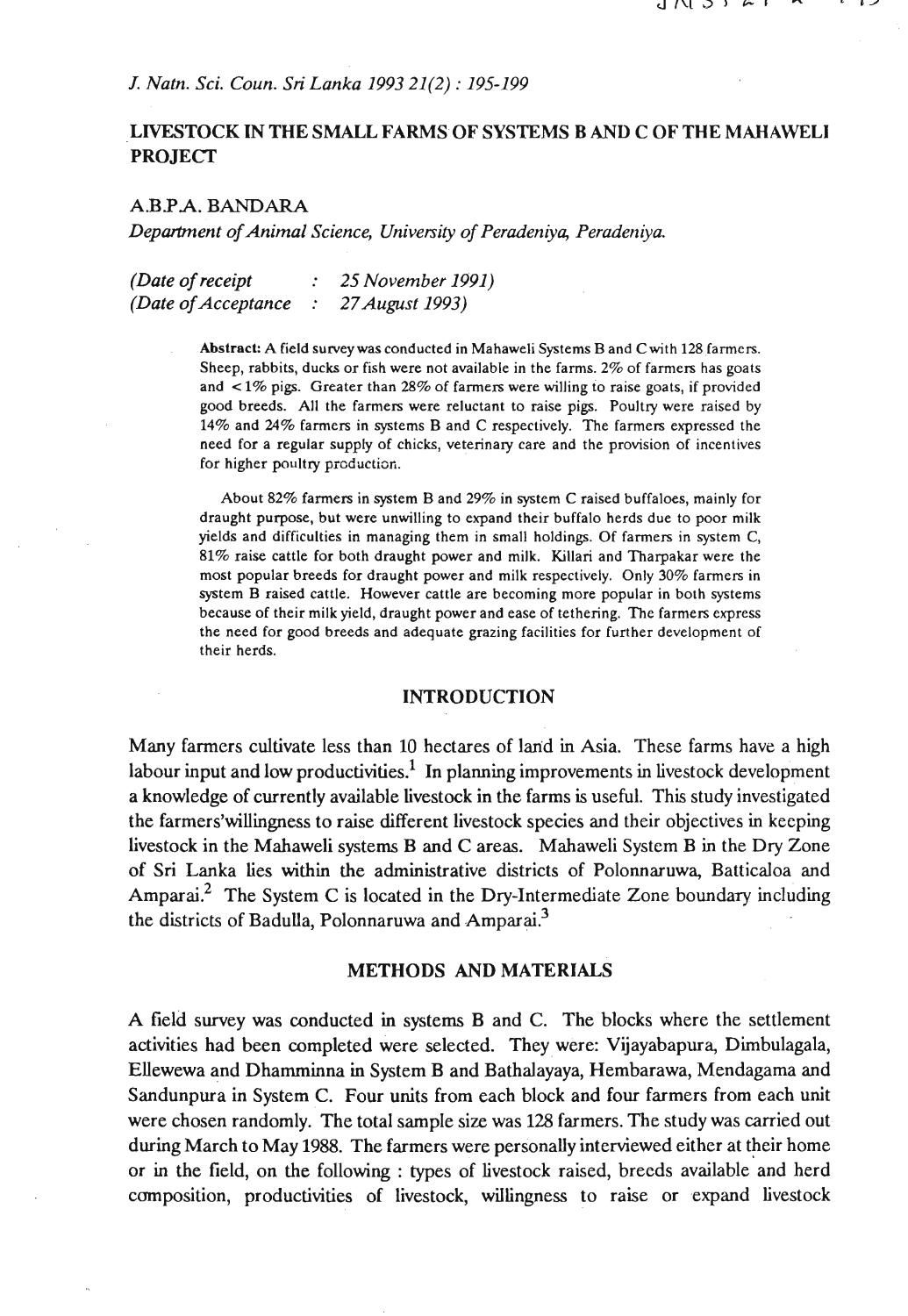production in the farm, and suggestions from farmers for better livestock production from their farms.

### **RESULTS AND DISCUSSION**

Cattle and buffalo are the predominant livestock classes in systems B and C (Table 1). Considerable number of farmers raise poultry and few have goats and pigs. No farmer was found to have sheep, rabbit, duck or fish.

**Table 1** : **Percentages of farmers raising livestock in Mahaweli Systems B and C.** 

| Livestock      | System B           | System C |
|----------------|--------------------|----------|
| Cattle         | 38<br>$\mathbf{r}$ | 81       |
| <b>Buffalo</b> | ٠<br>82            | 29       |
| Goats          | $\mathbf{2}$       | 2        |
| Poultry        | 24                 | 14       |
| Pigs           | 2                  | 0        |

#### **CA'ITLE**

**Cattle in** System **B:** The farmers in the system have less cattle compared to those in system C (Table 1). The main purpose of raising cattle is milk production. Hence the population of adult **cows** and bulls were 45% and 18% respectively (Table 2).

**Tabel 2** : **Herd composition of cattle in Mahaweli** Systems **B and C.** 

| Cattle type  |          | Percentage |  |
|--------------|----------|------------|--|
|              | System B | System C   |  |
| <b>Bulls</b> | 18       | 45         |  |
| Cows         | 45       | 29         |  |
| Calves       | 37       | 26         |  |

About 52% of cattle belonged to indigenous breeds (Table 3) with an average milk production of 1.5 litres per day (Table 4). The farmers are aware that raising indigenous cattle is less profitable, and therefore many farmers were reluctant to include those animals in their farms.

More than 90% of farmers were willing to raise better cattle if they were provided with high productive breeds and adequate grasslands. Effective programmes to distribute good breeds among the farmers are therefore essential. Alternative feeding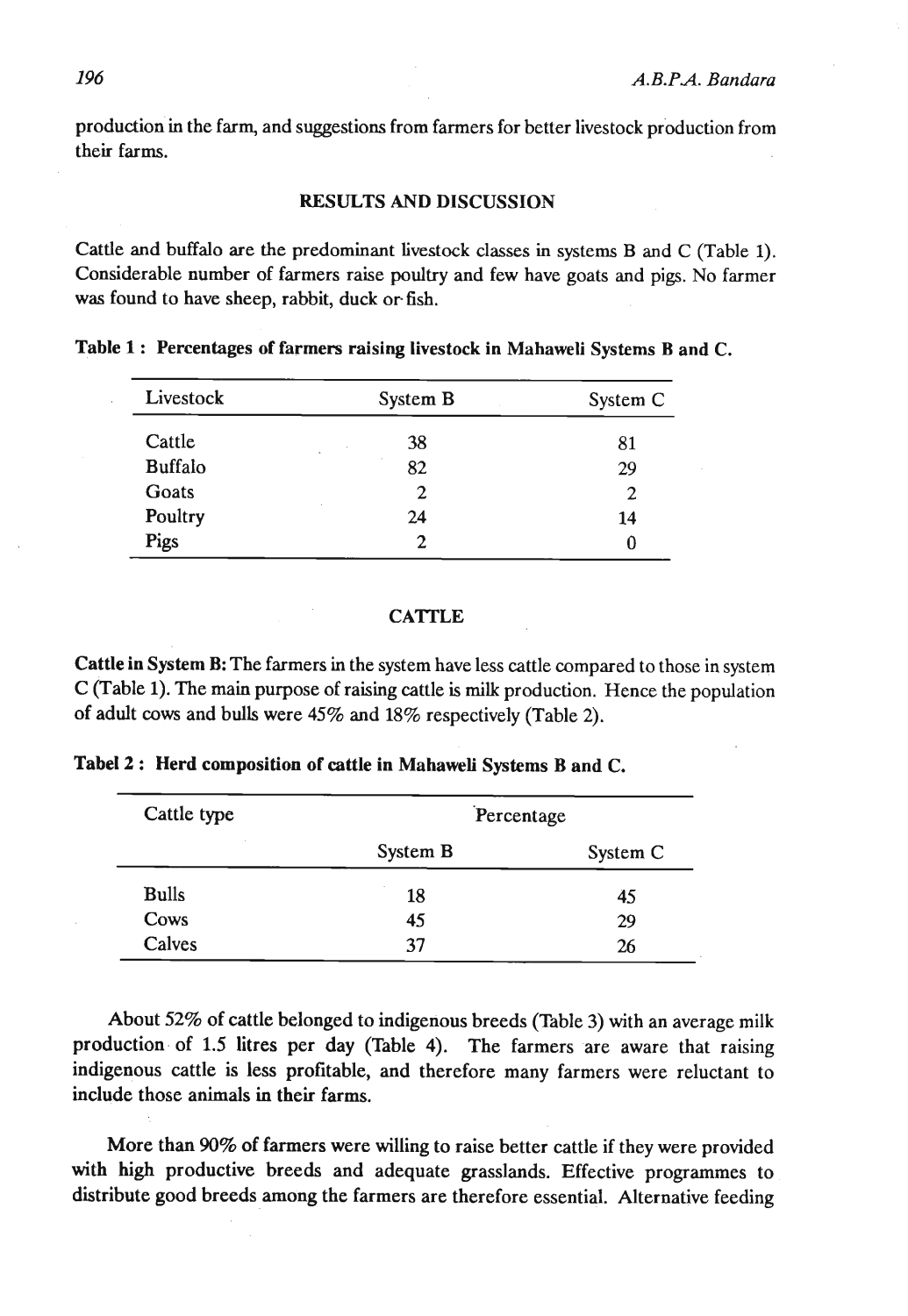programrncs are: conservation of 7.2 tonnes of paddy straw annually, treating them with  $4\%$  urea and feeding three cattle at the rate of 7 kg/animal/day; planting 600m long tree lcgume hedges at the highland and feeding them for animals daily at a rate of **3.5 kg/** animal; feeding the small amount of highland crop residues whenever they become available; planting improved grasses and pasture legumes on the underutilized areas of the farm and practising stall feeding with such feeds. $4$ 

| Livestock Species | <b>Breed</b>   | System B% | System C%                    |
|-------------------|----------------|-----------|------------------------------|
| Cattle            | Indigenous     | 52.0      | 50.0                         |
|                   | Bos indicus    | 18.5      | 26.5                         |
|                   | Crosses        | 28.3      | 20.7                         |
|                   | Bos taurus     | 1.2       | 2.8                          |
| Buffalo           | Indigenous     | 93.0      | 92.8                         |
|                   | Murrah         | 7.0       | 7.2<br>$\epsilon$ , $\gamma$ |
| Goats             | Indigenous     | 100.0     | 100.0                        |
| Poultry           | Indigenous     | 35.6      | 63.6                         |
|                   | R.I.R. crosses | 54.0      | 18.1                         |
|                   | Leghorns       | 10.4      | 9.1                          |
|                   | New Hampshire  | 0.0       | 9.2                          |
| Pig               | Crosses        | 100.0     | 100.0                        |

Table 3 : Livestock breeds found in Mahaweli Systems B and C.

Cattle in System C: Almost all the farmers were new settlers from Kandy and Nuwara-Eliya districts with previous experience in -raising few cattle in small land holdings. Cattle raising may have become popular for this reason. More than 80% of livestock farmers in the area own cattle (Table 1). However farmers in system C raise cattle mainly for draught power. Hence 45% of cattle are bulls and only 29% are cows in this area (Table 2).

The Mahaweli Livestock Farm at Girandurukotte is the main livestock farm located in the system. This farm has initiated a programme to distribute on loan, draught bulls (mainly Killari) and dairy cows (mainly Tharpakar) to farmers. Since the tractors are expensive and the buffaloes are not readily available, many farmers benefit from this programme. The dairy cows distributed under this programme are relatively high productive, and many farmers tend to raise them for milk.

The farmers in this system are willing to raise both draught and dairy cattle and unlike in system B, they do not complain of the lack of good breeds. However the farmers stress the importance of having adequate grazing facilities. The feeding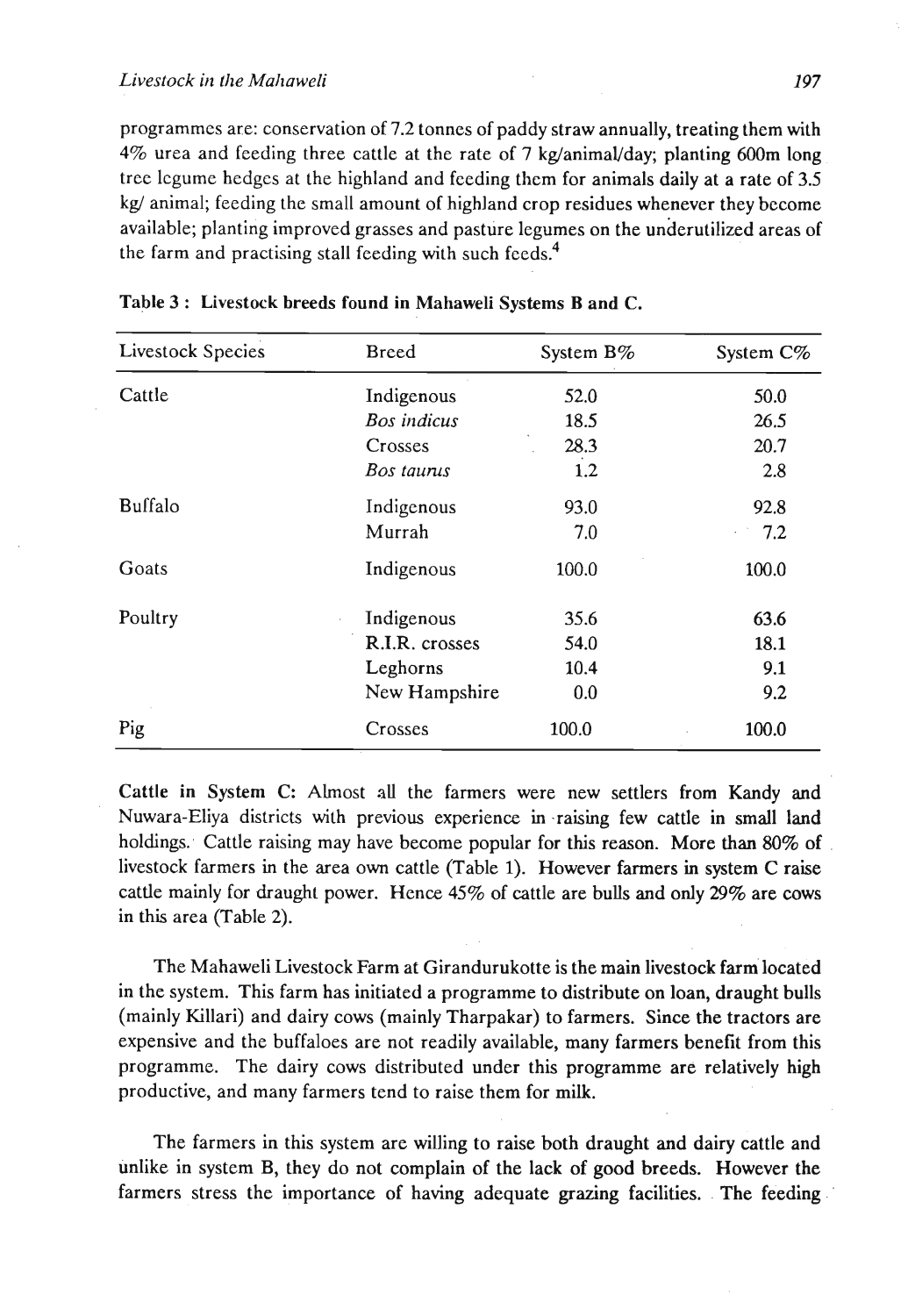programme proposed for system B may be also introduced here to address this problem.

| Livestock Species | <b>Breed</b>       | Average productivity in two systems |
|-------------------|--------------------|-------------------------------------|
| Cattle            | Indigenous         | 1.55                                |
|                   | <b>Bos</b> indicus | 4.50                                |
|                   | Crosses            | 3.50                                |
|                   | Bos taurus         | 4.00                                |
| <b>Buffalo</b>    | Indigenous         | 0.75                                |
| Goats             | Indigenous         | 0.23                                |
| Poultry           | Average of         |                                     |
|                   | all breeds         | 17.00                               |

Table 4 : Animal productivity in Mahaweli Systems B and C.

**Olltk, buffaloes and gooh-Litres of milk per animal per day.** 

**Puully** - **Number ot per bird per month** 

#### **BUFFALOES**

Buffaloes in System B: Most of the farmers in this system are old settlers. The indigenous buffaloes are heavier than indigenous cattle<sup>5</sup> and hence their draught power is greater. At present, 82% of farmers raise buffaloes primarily. for land preparation and threshing, and very few get milk from their animals. More than 92% of the buffaloes belong to indigenous breeds (Table **3).** These buffaloes give only about **0.75** litres of milk per day (Table 4). The farmers do not anticipate expanding the herd because it is dificult to tether these animals in smallholdings and poor milk production.

Buffaloes in System C: Buffaloes are less popular among the settlers in system C (Table I), and the available ones are used for draught. The difficulties in managing buffaloes in smdlholdings, and poor **milk** production were pointed out by the farmers.

Poultry: Although many farmers raised poultry (Table **I),** in many instances this was not done systematically. One farmer in system C kept **buds** in cages and fed them on rice bran and commercial feeds, the others raised poultry under free range conditions. The birds were provided shelter for the night and are let out for scavenging during the day.

Broilers were not reared and few improved egg producing breeds were seen (Table **3).** The indigenous breeds dominate and their monthly egg production is very poor (Table **4).** Poor extension and veterinary services, the absence of a supply of good breeds, lack of commercial feeds and a poor market for poultry products are major constraints in the area.